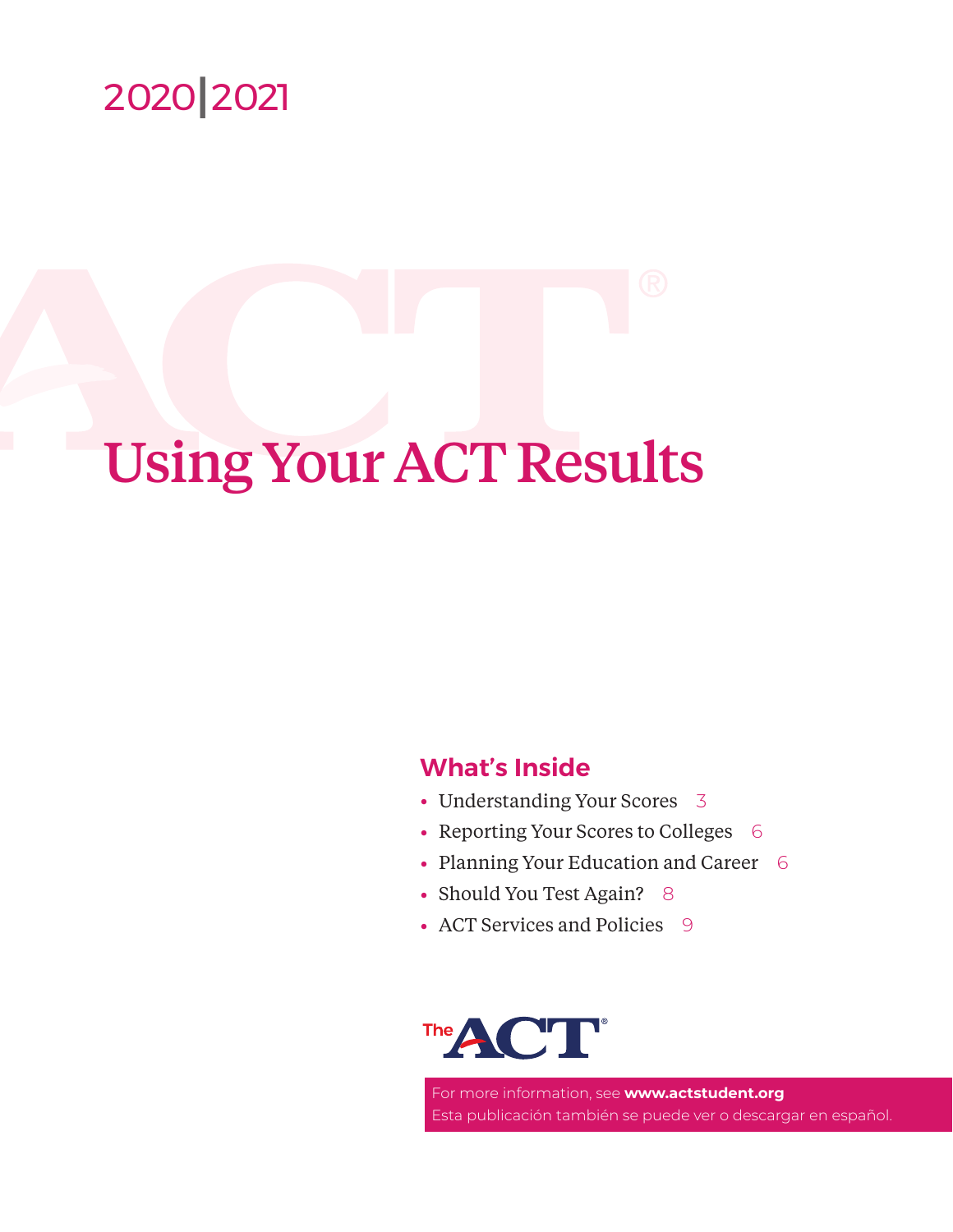While the information in *Using Your ACT Results* is also provided on the *Student Score Report*, this document provides a convenient reference for your score report on the following topics:

- Your Composite score and scores for each subject, including the writing test if you took it.
- Your scores on the combined STEM and ELA indicators.
- Your scores in relation to the ACT College Readiness Benchmark and the Readiness Range for each subject test.
- Your scores in comparison to scores of other students who took the ACT in the US and in your state.
- Detailed results for each reporting category within each subject you took.
- Your Progress Toward the ACT National Career Readiness Certificate® indicator.
- Sending your scores to colleges.
- Using your scores for college and career planning.
- Whether you should retest based on your current ACT scores.
- ACT services and policies related to taking the test and how we scored your test.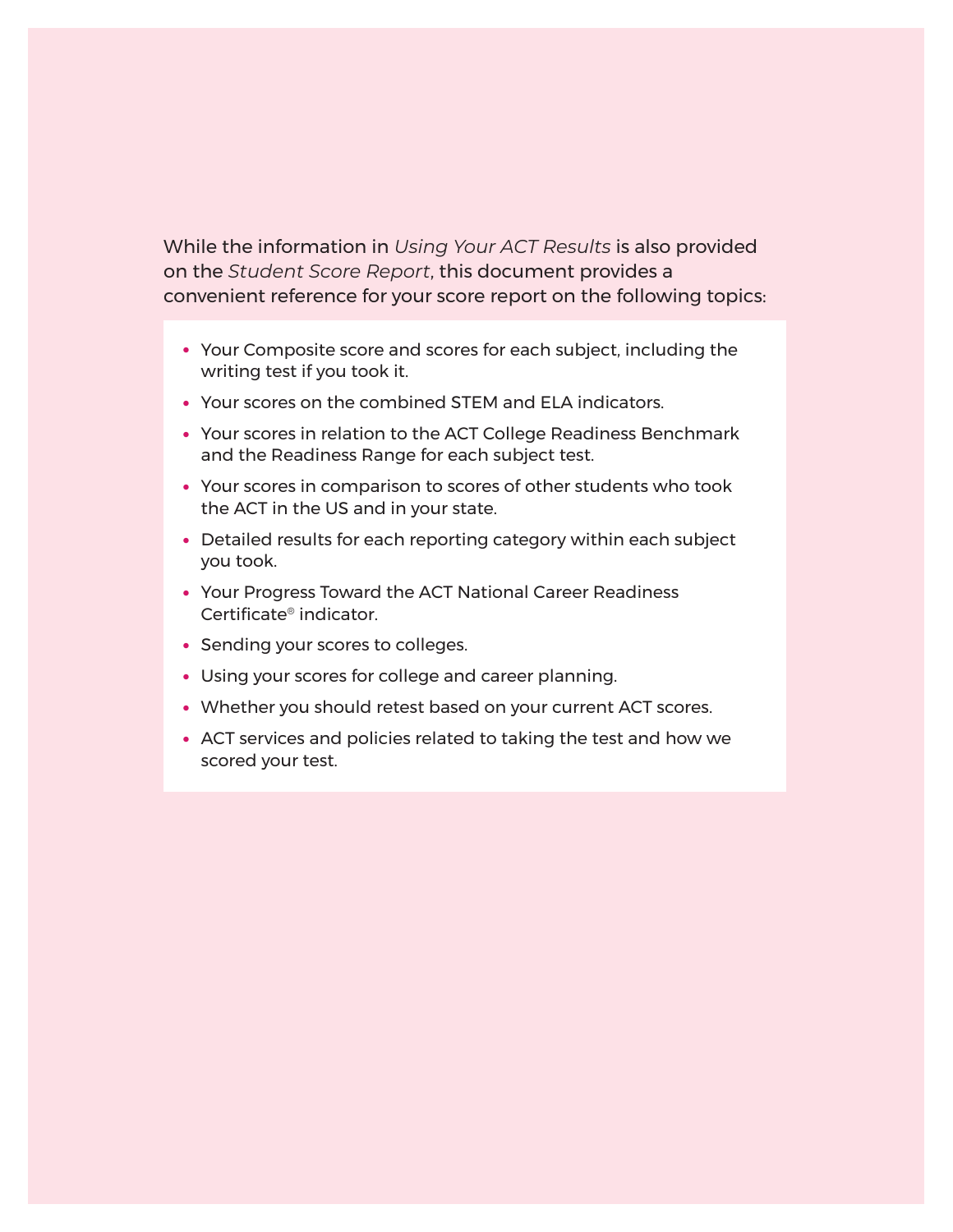# <span id="page-2-0"></span>Understanding Your Scores

Here's some information about the main graphic on your score report.



Preparing for Higher Math 15 of 35 **43%** 3 of 5 **60%** verted your number of correct answers into a score that rai 1 to 36. We call these **subject test scores**. Your **Composite score** is the average of your four multiple-choice subject test scores, rounded to the nearest whole number. If you left any test 2 of 6 **33%** Key Ideas & Details 17 of 24 **71%** Integrating Essential Skills 11 of 25 **44%**  $W_0$  didn't toles of woints  $\ell$ We counted your correct answers on each subject test. We didn't take off points for wrong Craft & Structure 5 of 10 **50%** <sup>l</sup> Number & Quantity answers. Then, we converted your number of correct answers into a score that ranges from completely blank, that score is reported as two dashes and no Composite score is computed.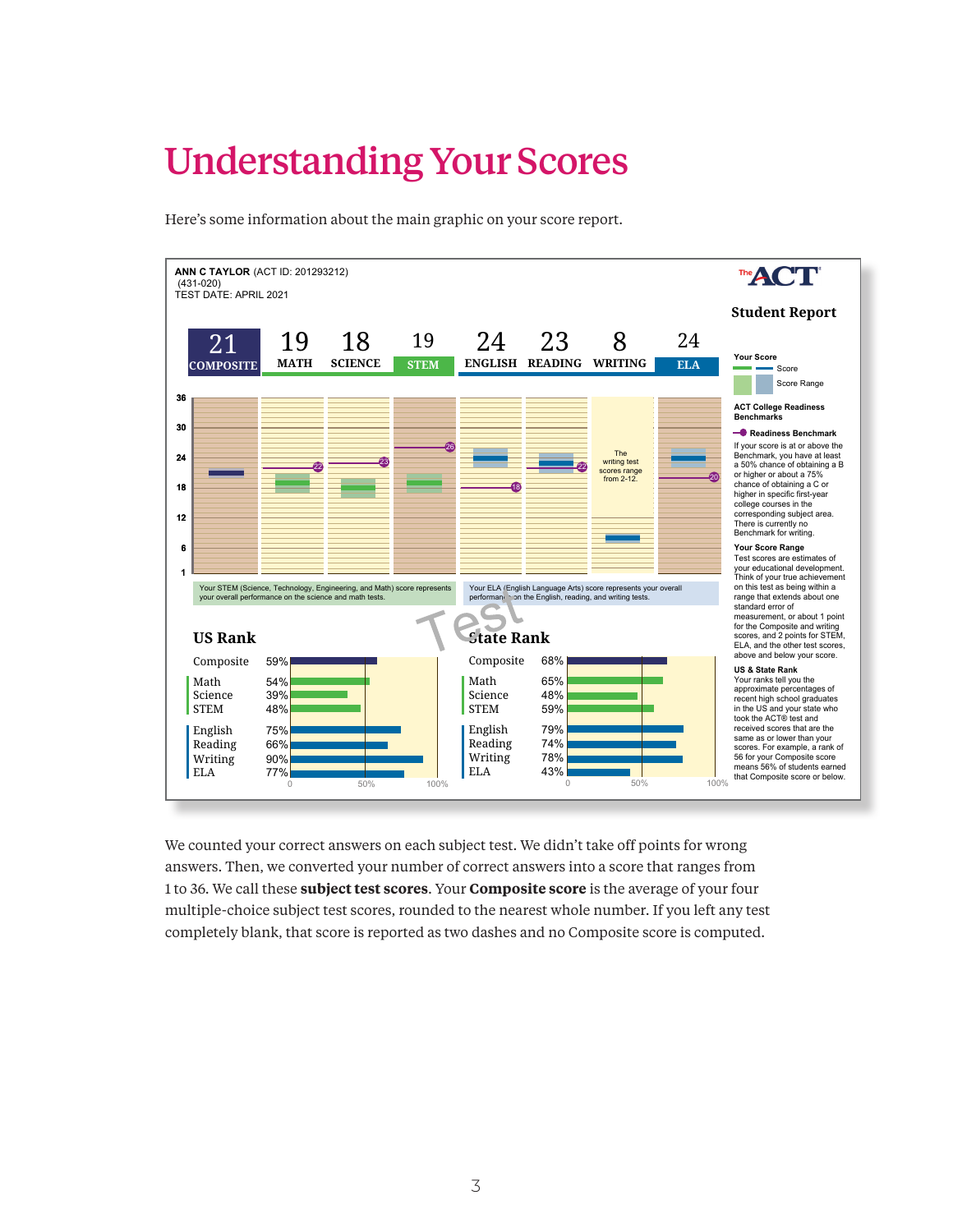For the subject test, Composite, writing, STEM, and ELA scores, you'll notice that your score report shows the specific line (thicker on the graphic) of your score, and it also shows a shaded report shows the specific line (thicker on the graphic) of your score, and it also shows a shaded area around this line. This is your **Score Range**. Test scores are estimates of your educational development. Think of your achievement on these tests as being within a range that extends about 1 point for the Composite score and the writing test and 2 points for STEM, ELA, and the subject test scores. The shaded areas represent this range for each score. port shows the specific fine (time) Craft & Structure 5 of 10 **50%**

The writing test is graded by two raters who score your essay on a scale of 1 to 6 in each of the four writing domains. Each of these domains represents essential skills and abilities that are necessary to meet the writing demands of college and career. Your domain scores (shown below the main graphic), ranging from 2 to 12, are a sum of the two raters' scores. Your writing score is the average of your four domain scores rounded to the nearest whole number. Below Proficient Above **Career Reading** 

| <b>WRITING</b><br>Ջ           |   |
|-------------------------------|---|
| Ideas & Analysis              | 8 |
| Development & Support         | 8 |
| Organization                  | ч |
| Language Use &<br>Conventions | 8 |

To learn more about what your writing scores mean, visit **[www.act.org/the-act/writing](www.act.org/the-act/writing-scores)[scores.](www.act.org/the-act/writing-scores)**

your writing score, visit

Your **STEM** and **ELA** scores represent your overall performance on the specific subject tests you took. The STEM score looks at the science and mathematics tests to produce a combined score, and the ELA does the same for the English, reading, and writing tests. If you didn't receive a score for one of the subject areas, no STEM or ELA score will be produced.

The main graphic on your score report also shows how your scores relate to the **ACT College Readiness Benchmarks** for each multiple-choice subject (and also for the STEM and ELA scores). If your score for a test was above or equal to the Benchmark, it means you have a 50% chance of obtaining a B or higher, or about a 75% chance of obtaining a C or higher in specific first-year college courses in the corresponding subject area. There is currently no Benchmark for writing.

Finally, you'll see a section about your **US and State ranks** for the different subject tests, as well as the Composite, ELA, and STEM scores. Your ranks tell you the approximate percentages of recent high school graduates in the US and your state who took the ACT and received scores that are the same as or lower than your scores. In the example of the Composite score on the previous page, a rank of 56 for your Composite score means 56% of students earned a Composite score of 21 or below.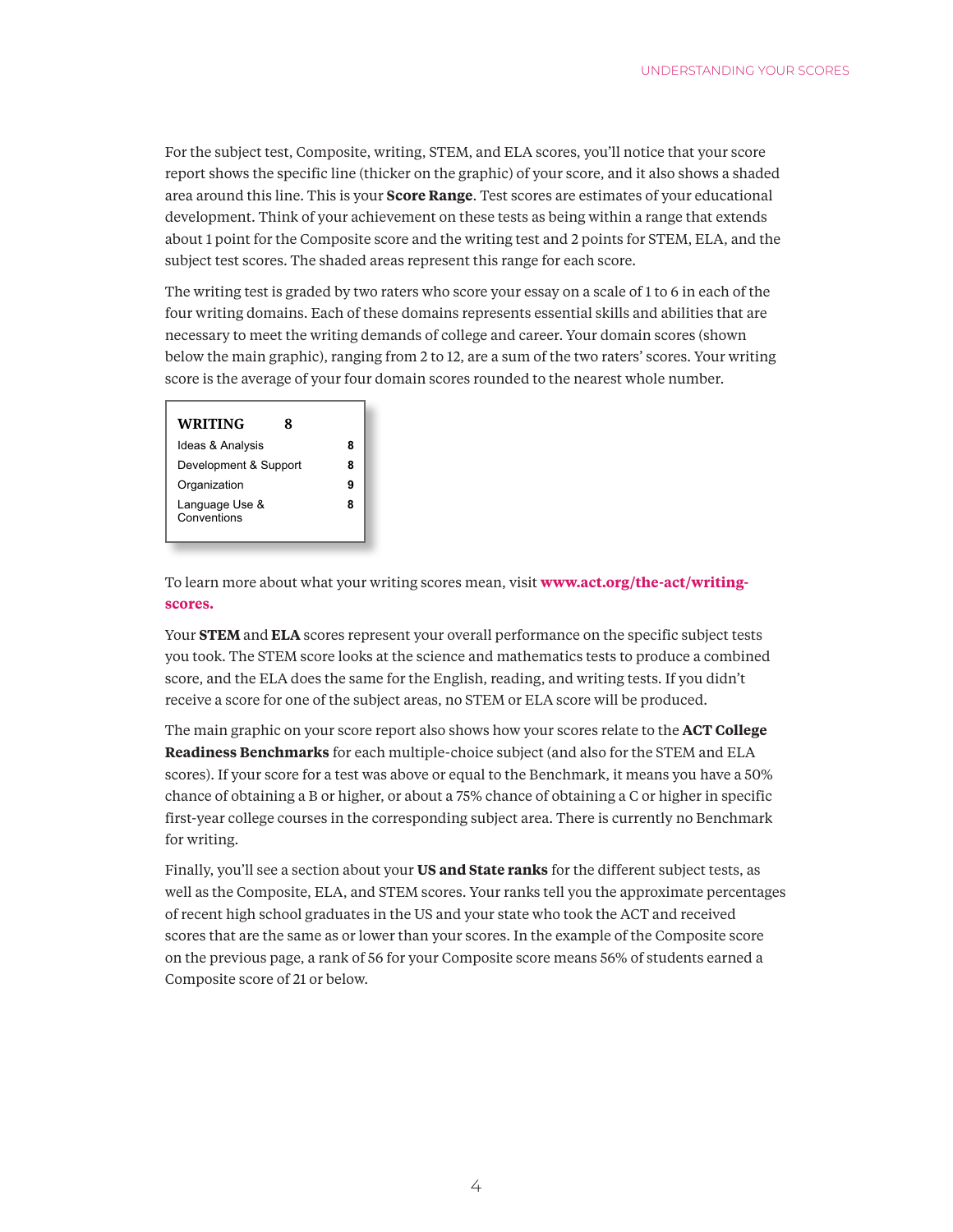Further down on the first page of your score report, you'll notice a breakdown of each subject test by the different reporting categories that are included.  $\mathcal{L}_{\text{max}}$  $\alpha$  are included. Test scores are estimates of  $\alpha$ 



This graphic shows how many questions were included for each reporting category, and your percentage of correct answers. There are also indicators of whether or not you fell within the **ACT Readiness Range** for each subject. The ACT Readiness Range shows where a student who has met the ACT College Readiness Benchmark on this subject test would typically perform.

For the reading test, you'll see an additional indicator measuring how well you did in **Understanding Complex Texts**. This indicator lets you know if you are understanding the ü central meaning of complex texts at a level that is needed to succeed in college courses with higher reading demand. noi reading dennant

| <b>Understanding Complex Texts</b> |              |            |       |
|------------------------------------|--------------|------------|-------|
|                                    | <b>Below</b> | Proficient | Ahove |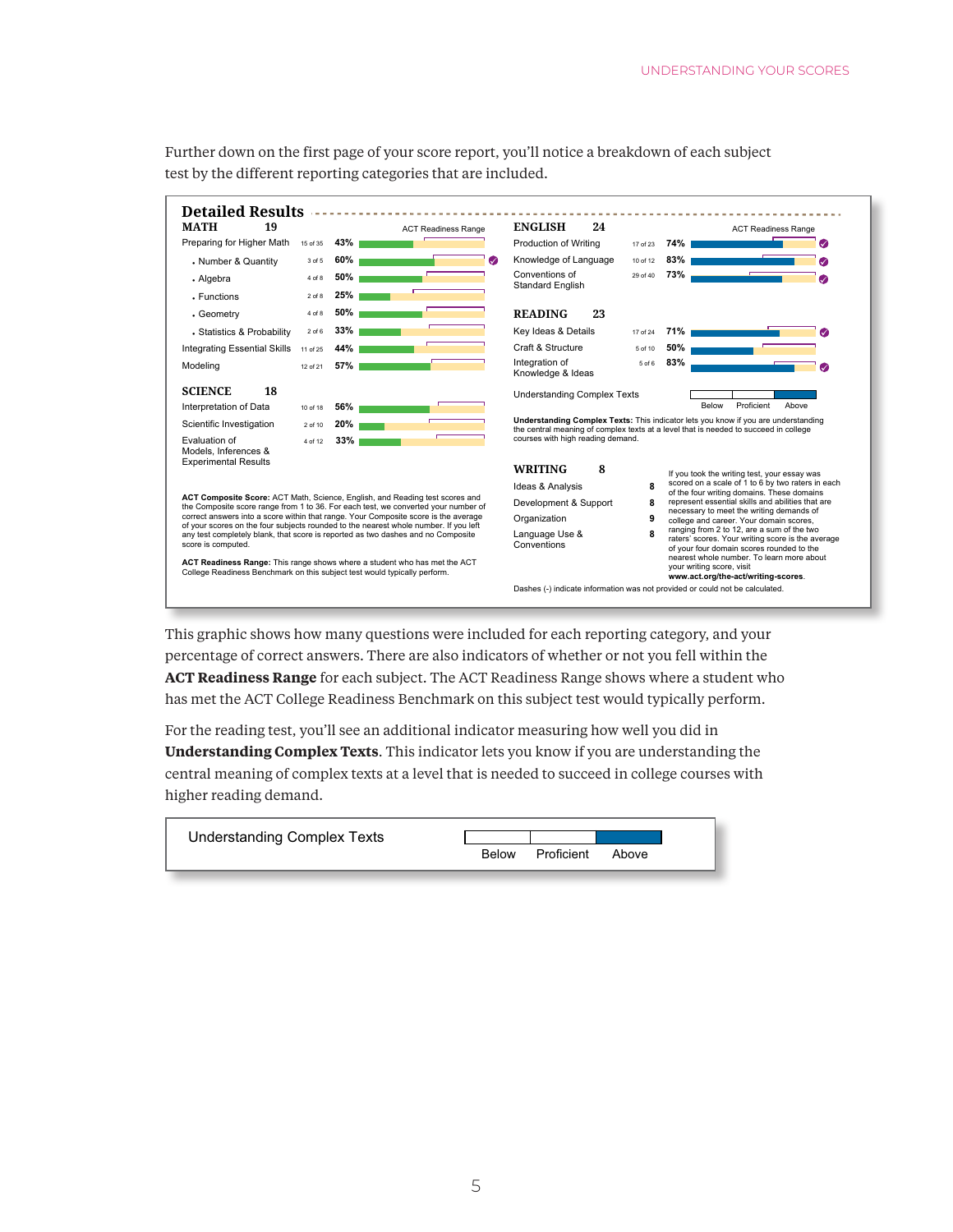# <span id="page-5-0"></span>Sending Your Scores

A score report (including your photo) was automatically sent to the high school you reported when registration was completed for the test. Your school will use this information for counseling, evaluating the effectiveness of instruction, and planning changes and improvements in the curriculum.

At your direction, your scores from this test date are also being reported to the colleges shown. (Be aware that when you send a report to a college that is part of a school system, the college may share your score with other colleges in that system.) Institutions use your test scores along with high school grades, academic preparation, out-of-class accomplishments, future plans, and other factors to help identify applicants who can benefit most from their programs. In addition, colleges can use results on the ACT to assist scholarship/loan agencies in identifying qualified candidates, place students in first-year courses, and help students develop an appropriate program of study. **Sending Your Scores**  $A \rightarrow A$  score report (including your photon) was automatically sent to the high school your photons.

If you listed a college code incorrectly or forgot to include one, don't worry! You can still send scores to other colleges. Visit **<www.act.org/the-act/scores>** to explore student resources or to order additional score reports. jou hated a conege could medited the forgot to include one, don

#### <span id="page-5-1"></span>Planning Your Education and Career  $\eta$ identified  $\eta$ develop an appropriate program of study.

where are you going? Knowing your interests can help you find the kinds of majors and occupations that may be right for you. Before you took the ACT, you had the opportunity to complete an interest inventory. Your inventory results can suggest occupations that involve the kinds of activities you prefer. 'here are you going? Knowing your ii

Occupations differ widely in how much they involve working with four basic work tasks: Data, Ideas, People, and Things. These four tasks are reflected in the **College and Career Planning** graphic on your score report. If you completed the interest inventory, the graphic visually summarizes your work-relevant interests by pointing toward occupations that involve the kinds of basic work tasks you prefer. Visit **www.act.org/collegeplanning** to learn more

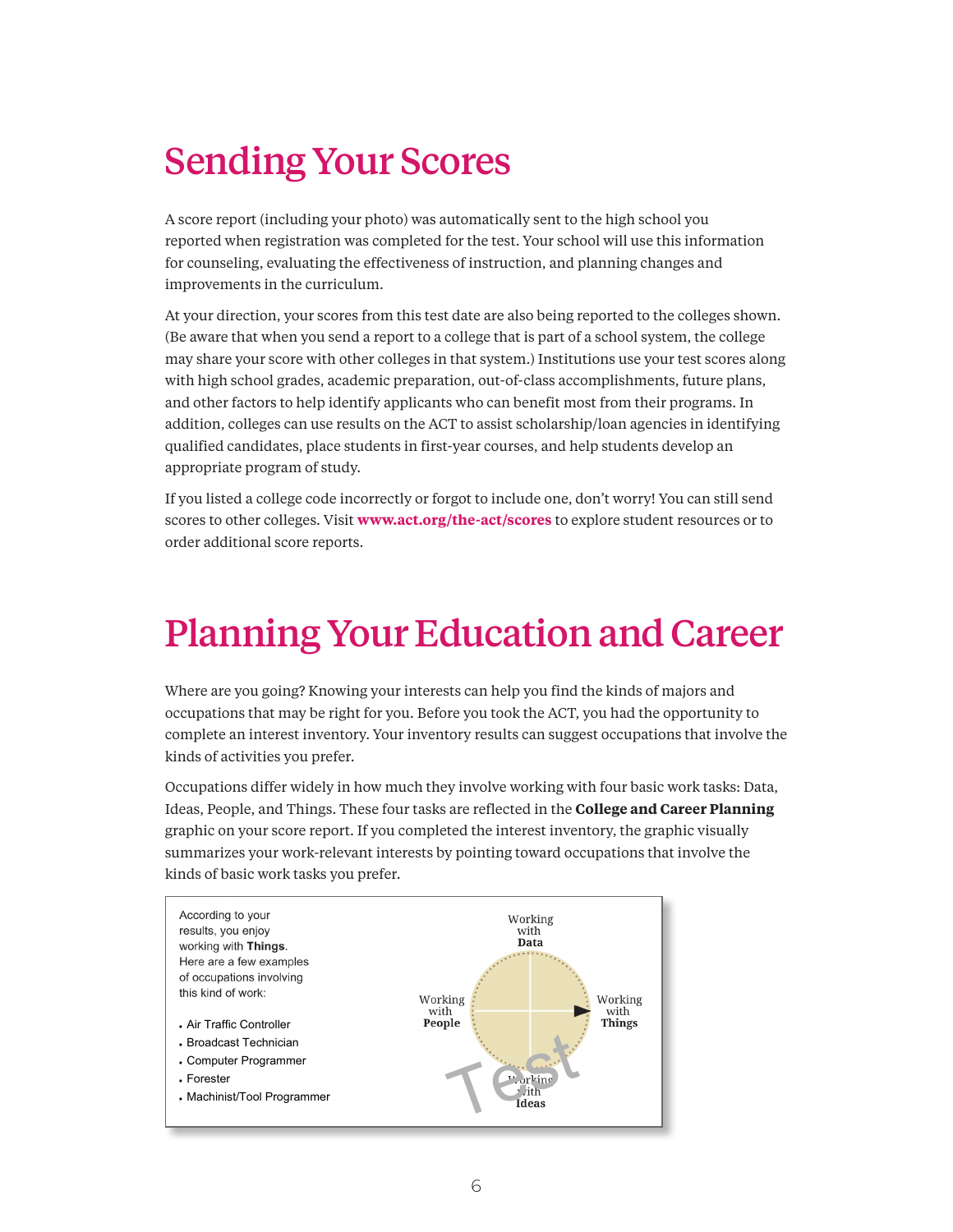In the graphic you'll also see sample occupations that align with these interests. Go to **<www.act.org/collegeplanning>** to learn more about yourself and find out about careers, majors, and colleges that may be right for you. It's free!  $arccos$ , majors, and colleges that m  $\mathcal{L}$ <sup>l</sup> Have you taken more coursework or an intensive review



**Progress Toward the ACT National**  *\*This report is temporarily unavailable as of April of 2021, but will be included in future enhancements.* No change

with your ACT Composite score are likely to obtain. The ACT NCRC is an assessment-based credential that documents foundational work skills important for job success across industries and occupations. Visit **<www.act.org/NCRC-Indicator>** to learn more. an estimate of the ACT National Career Readiness Certificate (ACT NCRC®) that students The Progress Toward the ACT National Career Readiness Certificate® indicator provides  $\mathcal{L}$  and  $\mathcal{L}$  are likely to obtain a Silver level on  $\mathcal{L}$ success across industries and occupations. Visit **www.act.org/NCRC-indicator** to learn



In this example, a Composite score of 21 indicates that you or students with the same Composite score are likely to obtain a Silver level on the ACT NCRC.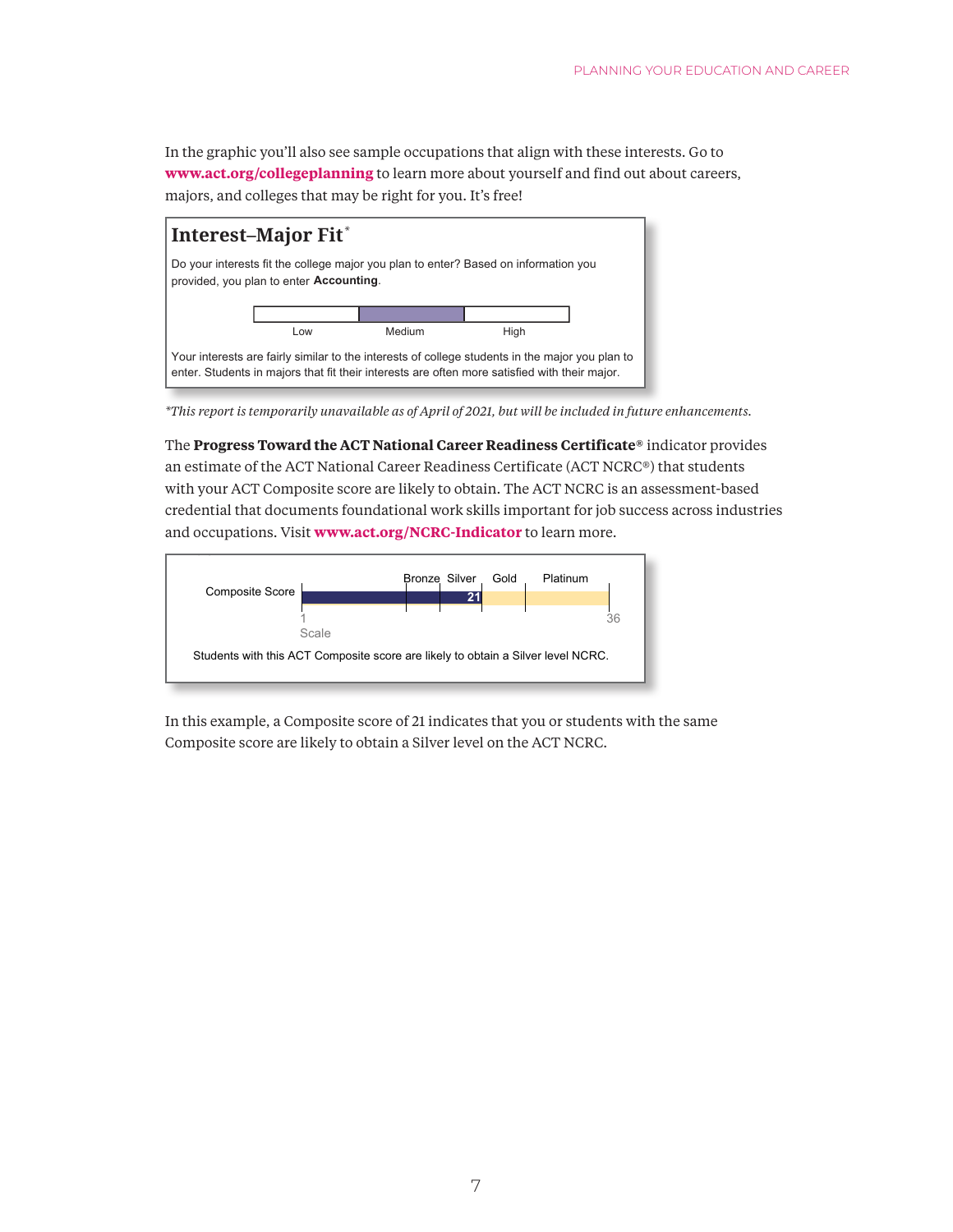### Retesting with the ACT still send scores to other colleges. Visit **www.act.org/the-act/scores** to explore student

<span id="page-7-0"></span>If, after getting your scores, you're thinking of retaking the ACT, consider if one or more of the following applies to you:

- Do you feel that your scores should be higher than those received?
- Did you have any problems during the tests, like misunderstanding the directions or feeling ill?
- Have you taken more coursework or an intensive review in the areas covered?
- Do you want to apply to a college that requires or recommends the writing test?

The graphic below shows the how the Composite score is typically affected by a retest. Go to **<www.act.org/the-act/retaking>** for more information.

Certain restrictions apply to retesting:

• You can test only once on a given ACT test date (National, International, or through State testing or District testing). m, micrimatonal, or through orale

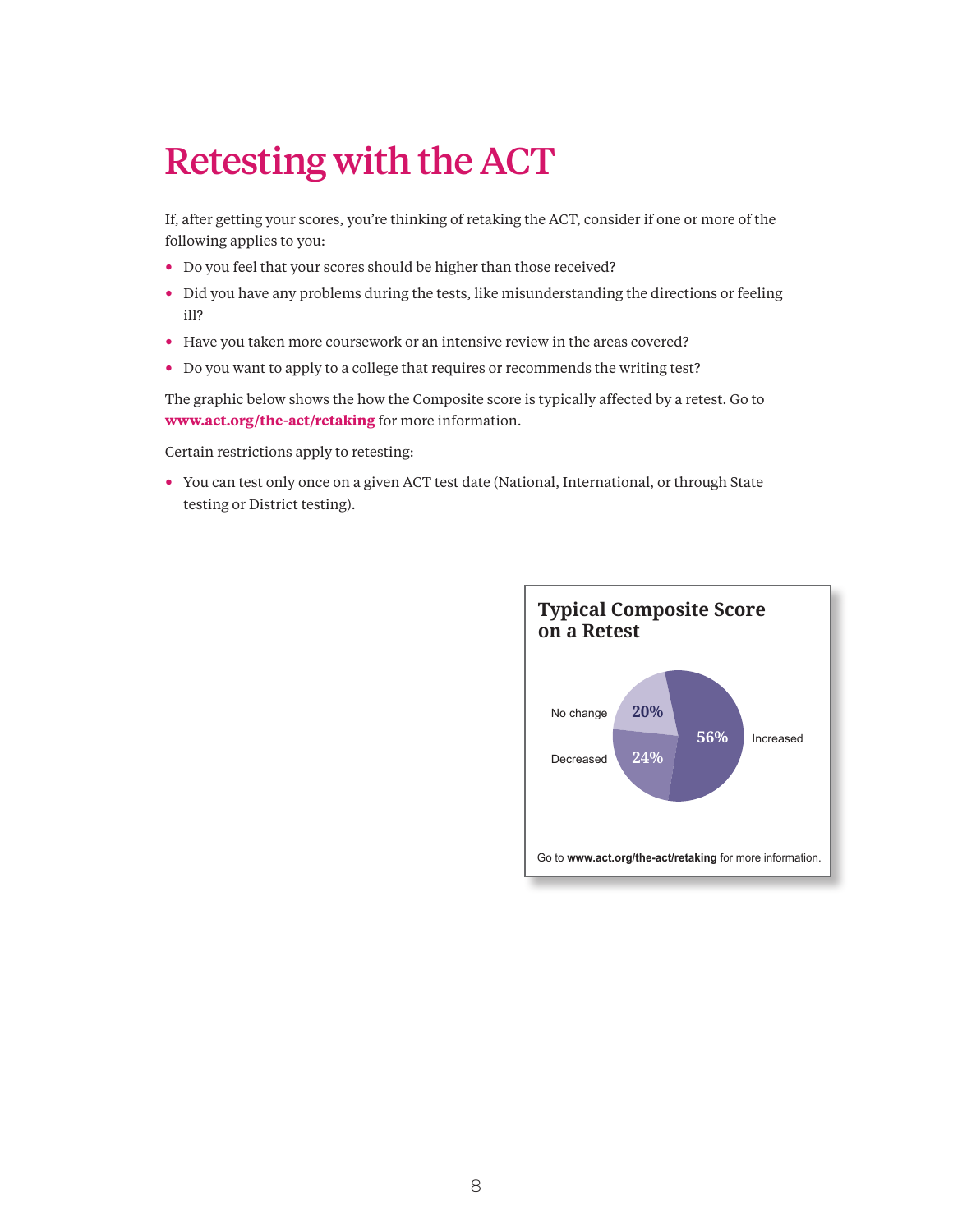# <span id="page-8-0"></span>ACT Services and Policies

# **ACT Services**

### REQUESTING A COPY OF YOUR TEST QUESTIONS AND ANSWERS

If you tested on one of the test dates below, you can order a Test Information Release (TIR) for an additional fee. Fee information is located at **<www.act.org/the-act/fees>**. Through TIR, you receive a copy of the multiple-choice test questions used to determine your scores, a list of your answers, and the answer key. If you took the writing test, you also receive a copy of the writing prompt, scoring guidelines, and the scores assigned to your essay. Approved accommodated formats are available upon request for examinees taking Special testing. Information about ordering a photocopy of your answer document (including your essay if you took writing) for an additional fee will be included with your materials.

#### **National Test Dates**

- $\sim$  Saturday, December 12, 2020 (June 14, 2021)
- ~ Thursday, April 15, 2021 through Monday, April 19, 2021 (October 18, 2021)
- $\sim$  Saturday, June 12, 2021 (December 13, 2021)

#### **Special Testing Window**

~ Saturday, April 17, 2021 throguh Sunday, May 2, 2021 (October 18, 2021)

Materials are mailed about four to seven weeks **after** scores are reported. You can also order a TIR for six months after the applicable test date. Postmarked deadlines are in parentheses above. You can download the order form at **<www.act.org/the-act/tir>**.

This service is not offered on any other test dates or through other testing programs (e.g., International, State and District). If for any reason ACT has to replace the test form scheduled for use at your test center, this offer becomes void, and ACT will refund your fee for this service.

## **SCORE VERIFICATION SERVICE**

You can ask ACT to verify your multiple-choice and/or your writing test scores up to twelve months after your test date. A verification request form is available at **[www.act.org/the-act/](www.act.org/the-act/scores) [scores](www.act.org/the-act/scores)**. You will need to complete the form and mail to:

ACT Customer Care PO Box 414 Iowa City, IA 52243-0414, USA

Enclose a check payable to ACT Customer Care for the applicable fee.

For multiple-choice tests, ACT will verify that your responses were checked against the correct score key.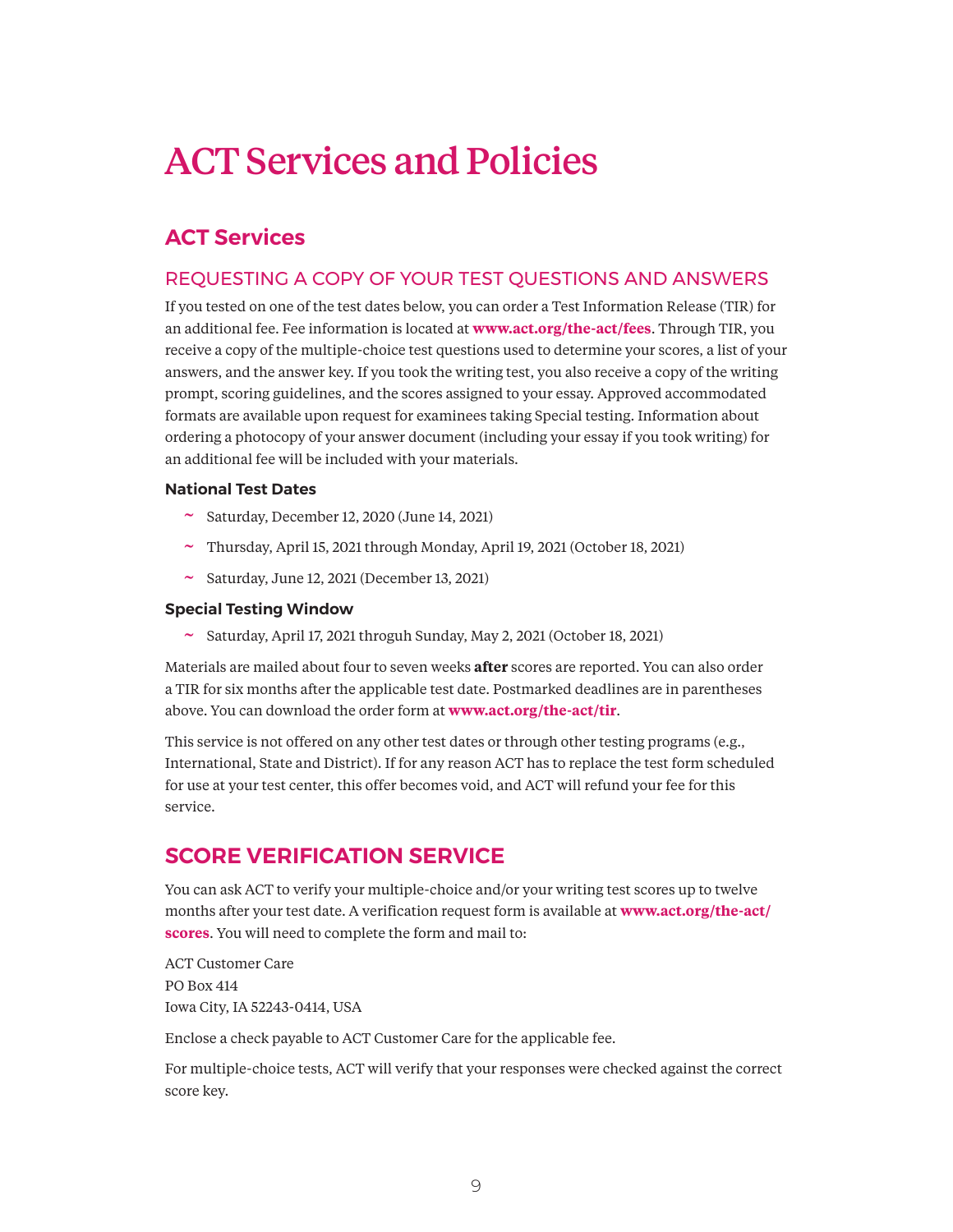For writing tests, ACT will verify that your essay was scored by at least two independent, qualified readers and by a third reader in the event that the two scores differed by more than one point in any domain. ACT will also verify that your essay was properly captured and displayed to readers. If errors are discovered during score verification, ACT will rescore your essay.

ACT will inform you by letter of the results of the score verification about three to five weeks after receiving your request. If a scoring error is discovered, your scores will be changed and corrected reports will be released to you and all previous score report recipients at no charge. In addition, your score verification fee will be refunded. **Additional fees will apply.**

#### CORRECTING ERRORS ON YOUR REPORT

If you think there is an error in information other than your scores or you want to change information (e.g., address change) **within three months** of receiving your scores, write to:

ACT Customer Care PO Box 414 Iowa City, IA 52243-0414, USA

If an error is found to have been made by ACT and requires you to retest, it will be at the expense of ACT. If an error is found to have been made by ACT and does not involve retesting, corrected score reports will be sent to you and all previous score recipients at no charge. If an error is not found to be made by ACT and you wish to send corrected reports, you must request and pay for Additional Score Reports.

We regularly prepare reports on the technical characteristics of the ACT tests. A PDF copy of the *ACT Technical Manual* can be found at **<www.act.org/the-act/resources>**.

**For more information on using your ACT results, visit [www.act.org/the-act/scores](http://www.act.org/the-act/scores).**

## **ACT Policies**

Please note that you agreed to the ACT Terms Conditions: Testing Rules and Policies for the ACT® Test applicable at the time you took the test. The ACT Examinee Terms and Conditions include terms regarding the score review process and arbitration of disputes. ACT reserves the right to cancel the scores shown on this report. Scores may be canceled at any time and for a variety of reasons, such as if there is reason to believe they are invalid. For more complete information, please see the "Terms and Conditions Testing Rules and Policies for the ACT(R) Test" applicable to your test.

ACT collects personally identifying information from you when you register for or take one of our tests. Our processing of such information, including collection, use, transfer, and disclosure, is described in the ACT Privacy Policy found at **<www.act.org/privacy>**. When you register for or take an ACT test, you consent to the collection of your personally identifying information and its use and disclosure as provided in the ACT Privacy Policy.

**Esta información también se puede ver o descargar en español a <www.act.org/the-act/scores> en** *Using Your ACT Results (Spanish) 2020–21.*